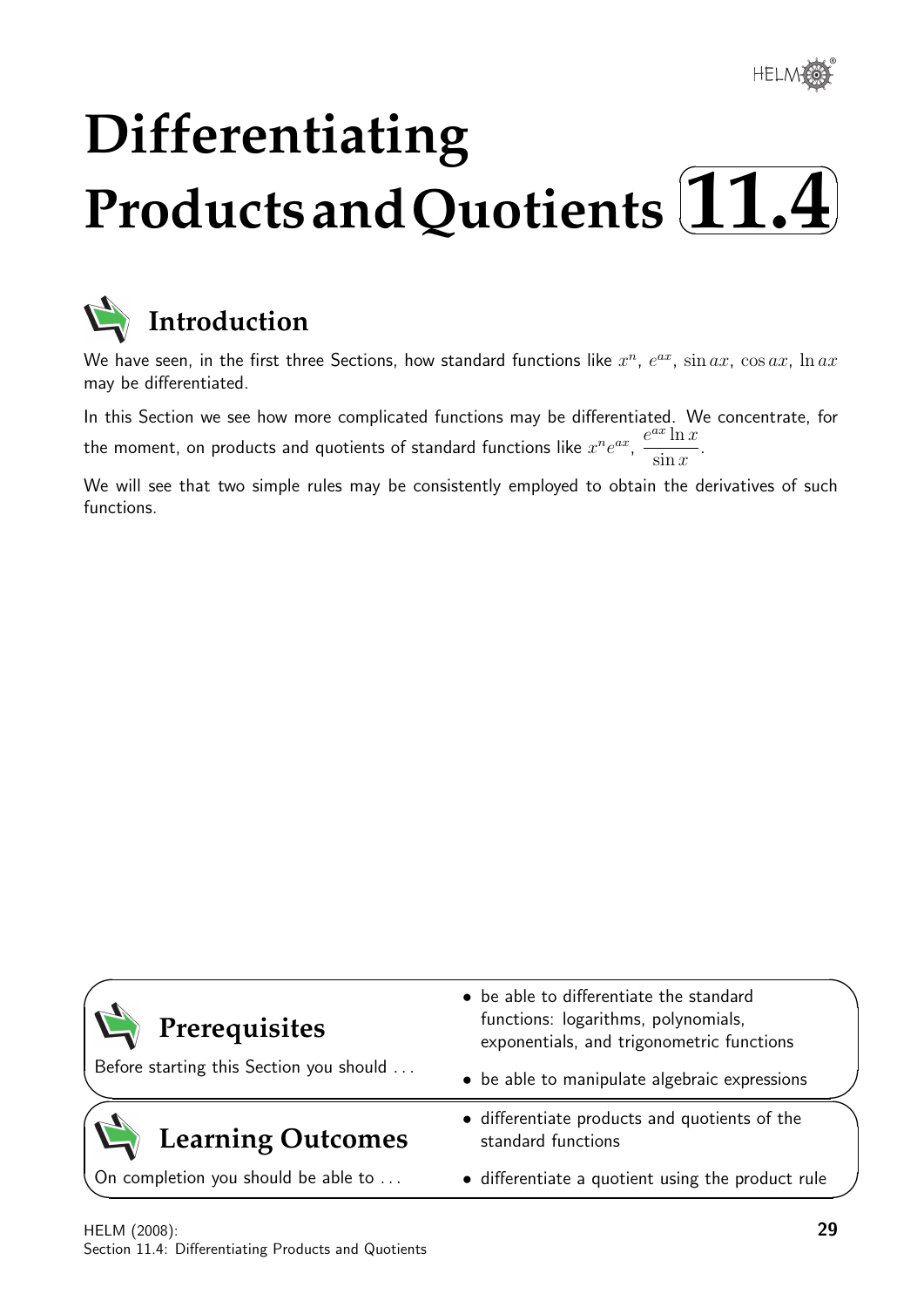## **1. Differentiating a product**

In previous Sections we have examined the process of differentiating functions. We found how to obtain the derivative of many commonly occurring functions. These are recorded in the following table (remember, arguments of trigonometric functions are assumed to be in radians).

| Table Z           |                     |
|-------------------|---------------------|
| Y                 | $\frac{dy}{dx}$     |
| $x^n$             | $nx^{n-1}$          |
| $\sin ax$         | $a \cos ax$         |
| $\cos ax$         | $-a$ sin $ax$       |
| $\tan ax$         | $a\sec^2 ax$        |
| $\sec ax$         | a sec x tan $x$     |
| ln ax<br>$e^{ax}$ | $\frac{x}{ae^{ax}}$ |
| $\cosh ax$        | $a \sinh ax$        |
| $\sinh ax$        | $a \cosh ax$        |

Table 2

In this Section we consider how to differentiate non-standard functions - in particular those which can be written as the **product** of standard functions. Being able to differentiate such functions depends upon the following Key Point.



We shall not prove this result, instead we shall concentrate on its use.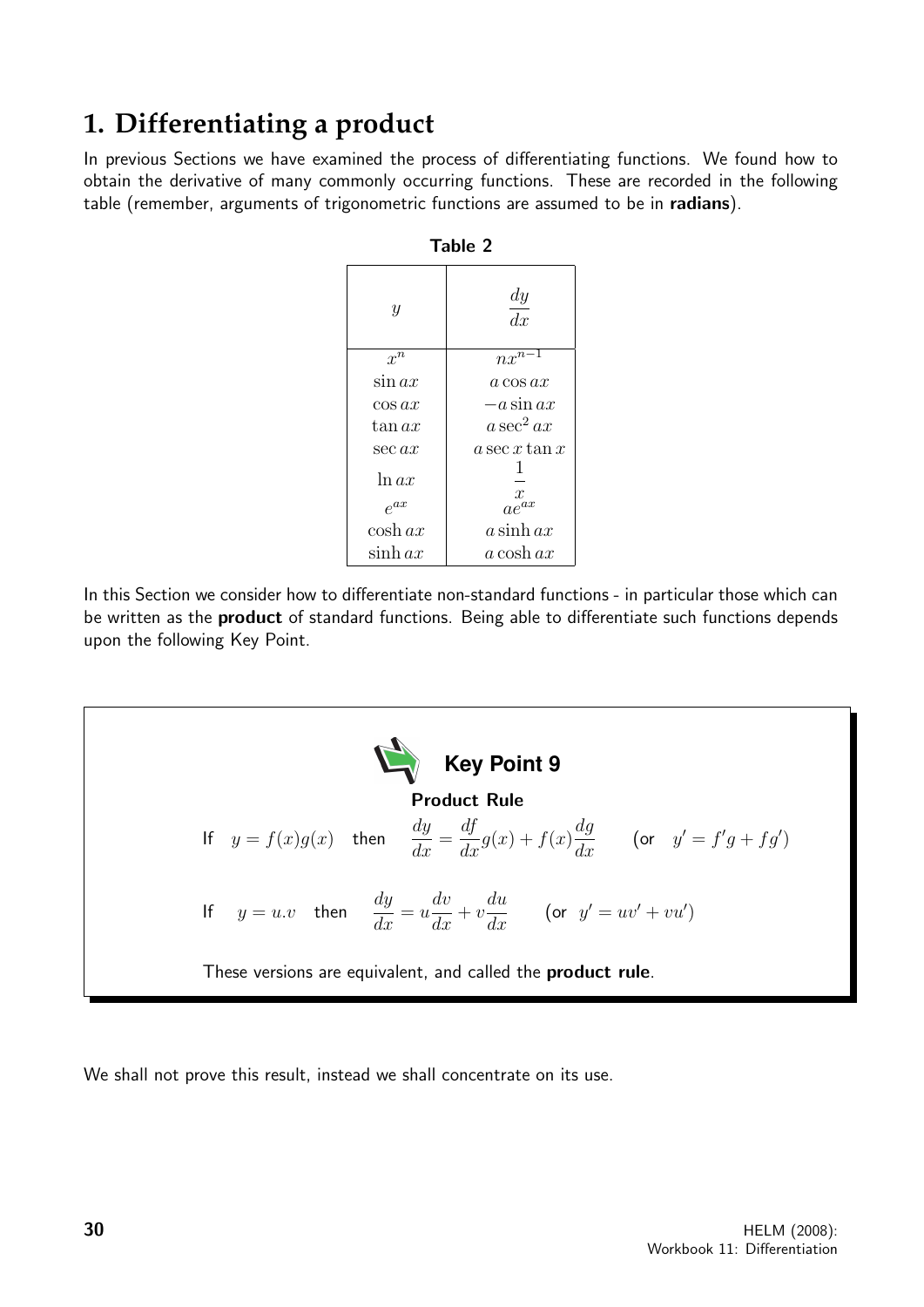





Determine the derivatives of the following functions (a)  $y = e^x \ln x$ , (b)  $y = e^x \ln x$  $e^{2x}$  $x^2$ 

#### (a) Use the product rule:

| <b>Your solution</b>                                                        |          |          |          |
|-----------------------------------------------------------------------------|----------|----------|----------|
| f(x)<br>$=$                                                                 | df<br>dx | $g(x) =$ | dq<br>dx |
| $\frac{dy}{y}$<br>$\mathcal{L}$<br>dx                                       |          |          |          |
| <b>Answer</b><br>$\frac{dy}{dx} = e^x \ln x +$<br>$e^x$<br>$\boldsymbol{x}$ |          |          |          |

(b) Write  $y = (x^{-2})e^{2x}$  and then differentiate:

Your solution  $f(x) = \frac{df}{dx} =$  $\frac{df}{dx} =$   $g(x) =$   $\frac{dg}{dx}$  $\frac{dg}{dx} =$  $\frac{dy}{dx}$  $\frac{dy}{dx} =$ Answer  $\frac{dy}{dx} = (-2x^{-3})e^{2x} + x^{-2}(2e^{2x}) = \frac{2e^{2x}}{x^3}$  $\frac{x^3}{x^3}(-1+x)$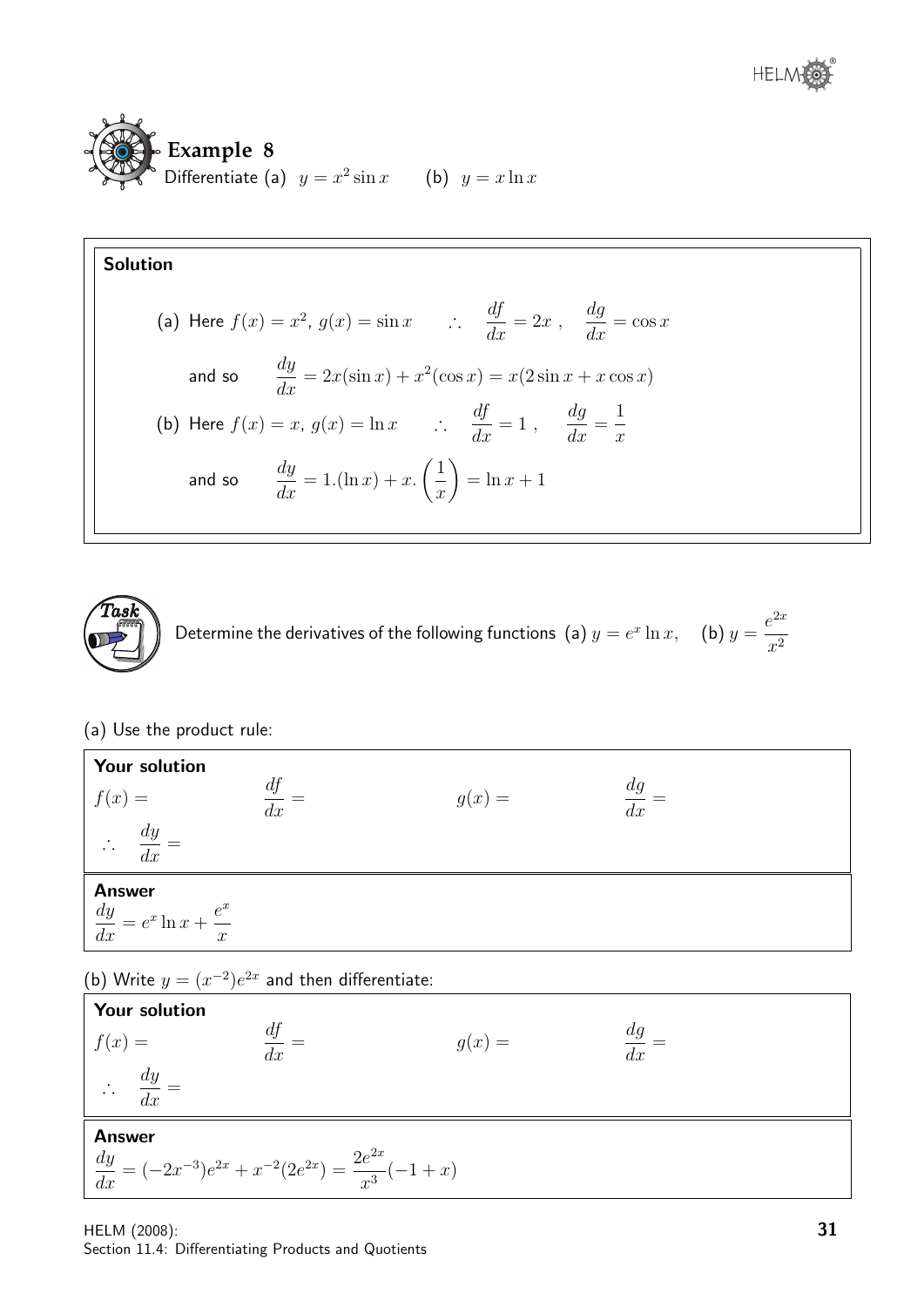The rule for differentiating a product can be extended to any number of products. If, for example,  $y = f(x)g(x)h(x)$  then

$$
\frac{dy}{dx} = \frac{df}{dx}[g(x)h(x)] + f(x)\frac{d}{dx}[g(x)h(x)]
$$
\n
$$
= \frac{df}{dx}g(x)h(x) + f(x)\left\{\frac{dg}{dx}h(x) + g(x)\frac{dh}{dx}\right\}
$$
\n
$$
= \frac{df}{dx}g(x)h(x) + f(x)\frac{dg}{dx}h(x) + f(x)g(x)\frac{dh}{dx}
$$

That is, each function in the product is differentiated in turn and the three results added together.







Obtain the first derivative of  $y = x^2(\ln x) \sinh x$ .

Firstly identify the three functions:

Your solution  $f(x) = g(x) = h(x) =$ Answer  $f(x) = x^2$  $g(x) = \ln x$ ,  $h(x) = \sinh x$ 

Now find the derivative of each of these functions: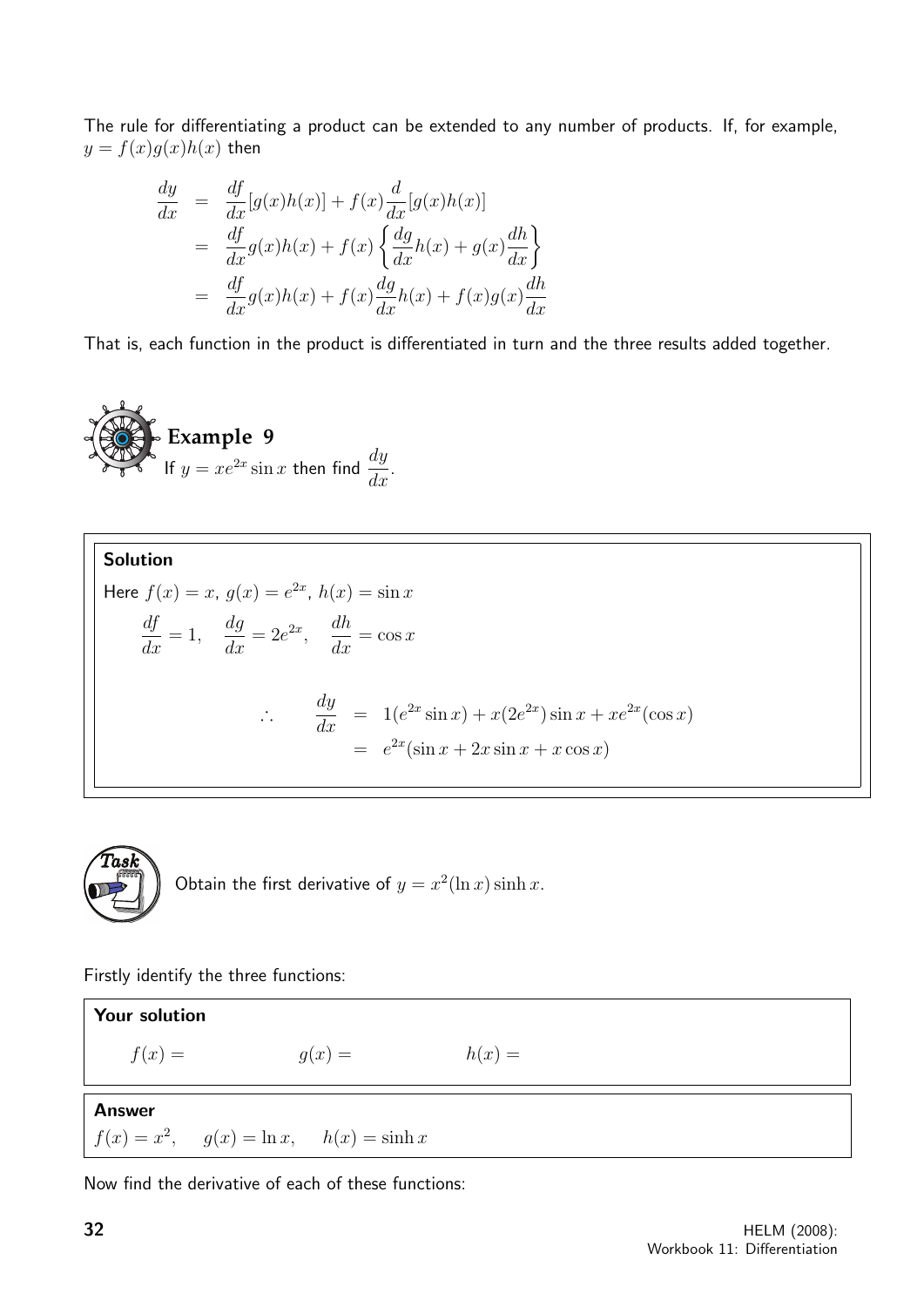

| Your solution                                                                                     |          |                         |  |  |
|---------------------------------------------------------------------------------------------------|----------|-------------------------|--|--|
| $\frac{df}{dx} =$                                                                                 | dg<br>dx | dh<br>$\overline{dx}$ = |  |  |
| <b>Answer</b><br>$\frac{df}{dx} = 2x$ , $\frac{dg}{dx} = \frac{1}{x}$ , $\frac{dh}{dx} = \cosh x$ |          |                         |  |  |
| Finally obtain $\frac{dy}{dx}$ :                                                                  |          |                         |  |  |
| Your solution                                                                                     |          |                         |  |  |

Answer

$$
\frac{dy}{dx} = 2x(\ln x)\sinh x + x^2\left(\frac{1}{x}\right)\sinh x + x^2\ln x(\cosh x)
$$
  
= 2x\ln x \sinh x + x \sinh x + x^2\ln x \cosh x



Find the second derivative of  $y = x^2(\ln x) \sinh x$  by differentiating each of the three terms making up  $\frac{dy}{dx}$  $\frac{dy}{dx}$  found in the previous Task  $(2x \ln x \sinh x, x \sinh x,$  $x^2\ln x\cosh x)$ , and finally, simplify your answer by collecting like terms together:

#### Your solution

$$
\frac{d}{dx}(2x \ln x \sinh x) =
$$
\n
$$
\frac{d}{dx}(x \sinh x) =
$$
\n
$$
\frac{d}{dx}(x^2 \ln x \cosh x) =
$$
\n
$$
\frac{d^2y}{dx^2} =
$$

#### Answer

 $d^2y$  $\frac{d^2y}{dx^2} = (2+x^2)\ln x \sinh x + 3\sinh x + 2x\cosh x + 4x\ln x \cosh x$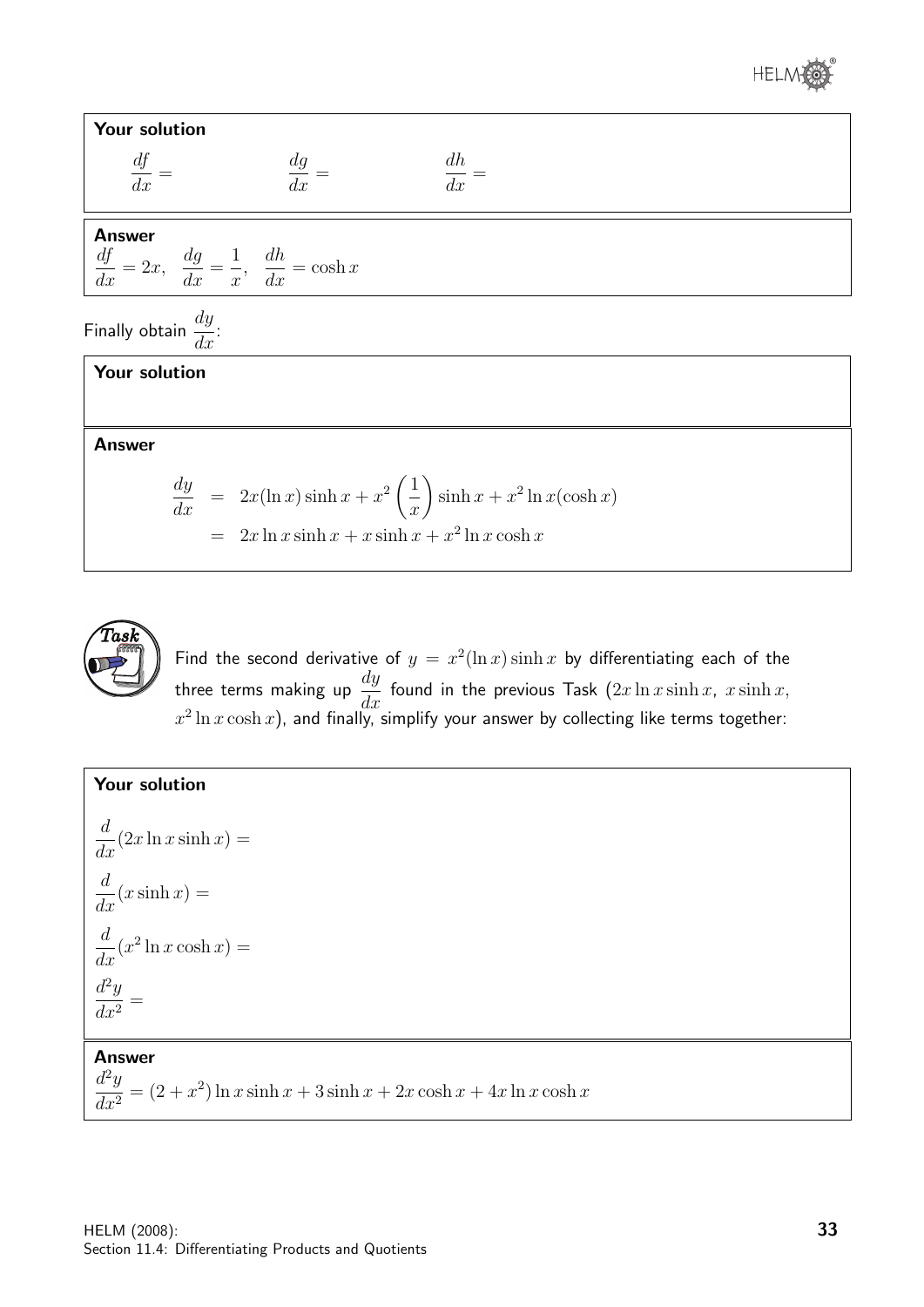#### **Exercises**

- 1. In each case find the derivative of the function
	- (a)  $y = x \tan x$
	- (b)  $y = x^4 \ln(2x)$
	- (c)  $y = \sin^2 x$
	- (d)  $y = e^{2x} \cos 3x$
- 2. Find the derivatives of:

(a) 
$$
y = \frac{x}{\cos x}
$$
  
(b)  $y = e^x \sin x$ 

(c) Obtain the derivative of  $y = xe^x \tan x$  using the results of parts (a) and (b).

#### Answers

1. (a) 
$$
\frac{dy}{dx} = \tan x + x \sec^2 x
$$
  
\n(b) 
$$
\frac{dy}{dx} = 4x^3 \ln(2x) + \frac{x^4}{x} = x^3(4\ln(2x) + 1)
$$
  
\n(c)  $y = \sin x \cdot \sin x$   
\n $\therefore \frac{dy}{dx} = \cos x \sin x + \sin x \cos x = 2 \sin x \cos x = \sin 2x$   
\n(d) 
$$
\frac{dy}{dx} = (2e^{2x}) \cos 3x + e^{2x}(-3 \sin 3x) = e^{2x}(2 \cos 3x - 3 \sin 3x)
$$
  
\n2. (a)  $y = x \sec x$   $\therefore \frac{dy}{dx} = \sec x + x \sec x \tan x$   
\n(b) 
$$
\frac{dy}{dx} = e^x \sin x + e^x \cos x = e^x(\sin x + \cos x)
$$
  
\n(c) The derivative of  $y = xe^x \tan x = (x \sec x)(e^x \sin x)$  is found by applying the product rule to the results of (a) and (b):  
\n
$$
\frac{dy}{dx} = \frac{d}{dx}(x \sec x).e^x \sin x + (x \sec x) \frac{d}{dx}(e^x \sin x)
$$
  
\n $= (\sec x + x \sec x \tan x)e^x \sin x + x \sec x(e^x)(\sin x + \cos x)$   
\n $= e^x(x + \tan x + x \tan x + x \tan^2 x)$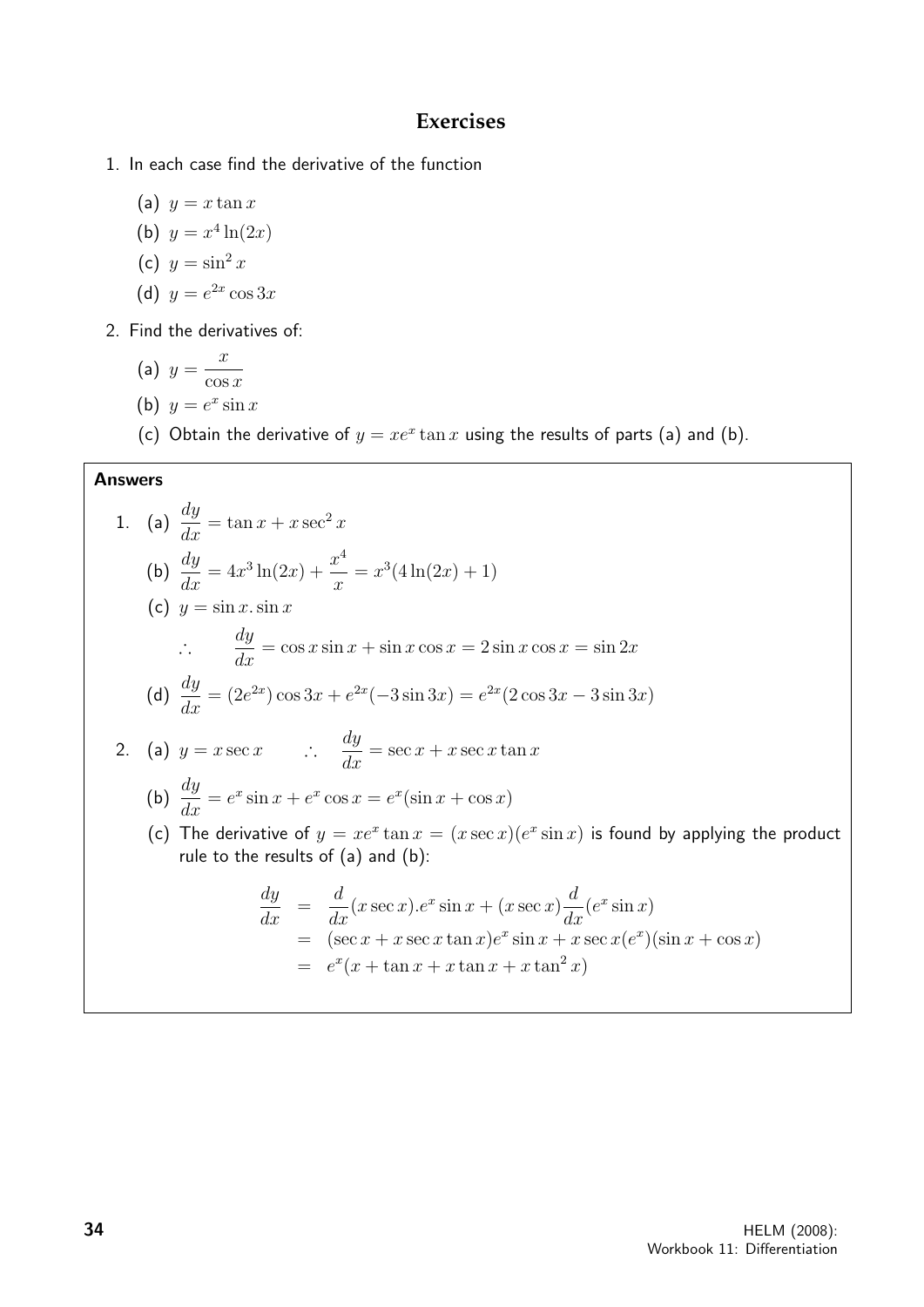® **HELM** 

## **2. Differentiating a quotient**

In this Section we consider functions of the form  $y=\frac{1}{2}$  $f(x)$  $g(x)$ . To find the derivative of such a function we make use of the following Key Point:



Example 10  
Find the derivative of 
$$
y = \frac{\ln x}{x}
$$

Solution Here  $f(x) = \ln x$  and  $g(x) = x$ ∴ df  $\frac{dy}{dx} =$ 1  $\overline{x}$ and  $\frac{dg}{dx}$  $\frac{dy}{dx} = 1$ Hence  $\frac{dy}{dx}$  $\frac{dy}{dx} =$  $\boldsymbol{x}$  $\sqrt{1}$  $\overline{x}$  $\setminus$  $-1(\ln x)$  $\frac{1}{[x]^2}$  =  $1 - \ln x$  $x^2$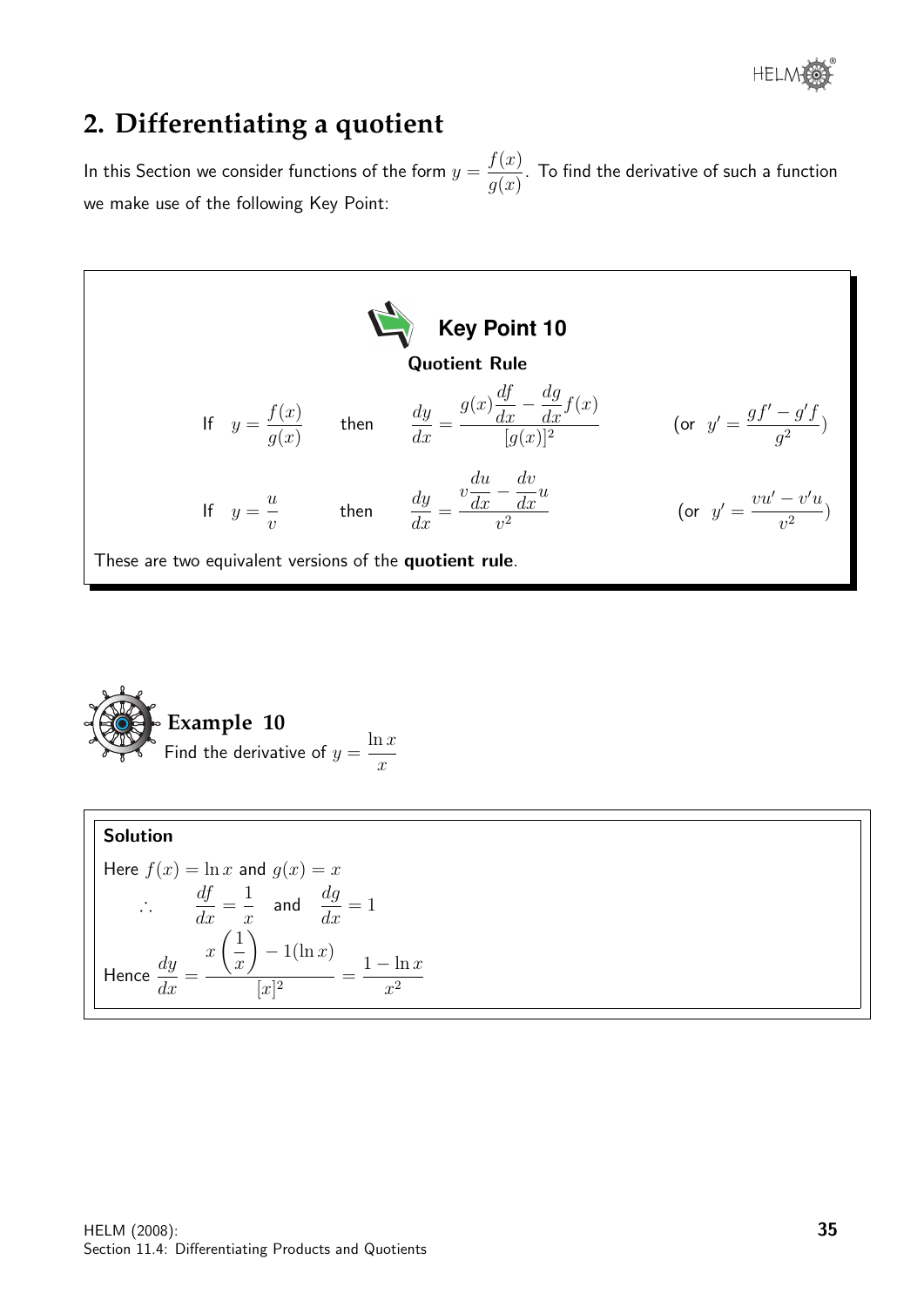

Obtain the derivative of  $y =$  $\sin x$  $\frac{1}{x^2}$  (a) using the formula for differentiating a product and (b) using the formula for differentiating a quotient.

(a) Write  $y = x^{-2} \sin x$  then use the product rule to find  $\frac{dy}{dx}$  $\frac{dy}{dx}$ :

| Your solution        |                                                                                                                                  |
|----------------------|----------------------------------------------------------------------------------------------------------------------------------|
|                      |                                                                                                                                  |
| <b>Answer</b>        |                                                                                                                                  |
|                      | $y = x^{-2} \sin x$ : $\frac{dy}{dx} = (-2x^{-3}) \sin x + x^{-2} \cos x$ : $\frac{dy}{dx} = \frac{-2 \sin x + x \cos x}{x^3}$   |
|                      | (b) Now use the quotient rule instead to find $\frac{dy}{dx}$ .                                                                  |
| <b>Your solution</b> |                                                                                                                                  |
|                      |                                                                                                                                  |
| <b>Answer</b>        |                                                                                                                                  |
|                      | $y = \frac{\sin x}{x^2}$ $\therefore$ $\frac{dy}{dx} = \frac{x^2(\cos x) - (2x)\sin x}{(x^2)^2} = \frac{x\cos x - 2\sin x}{x^3}$ |